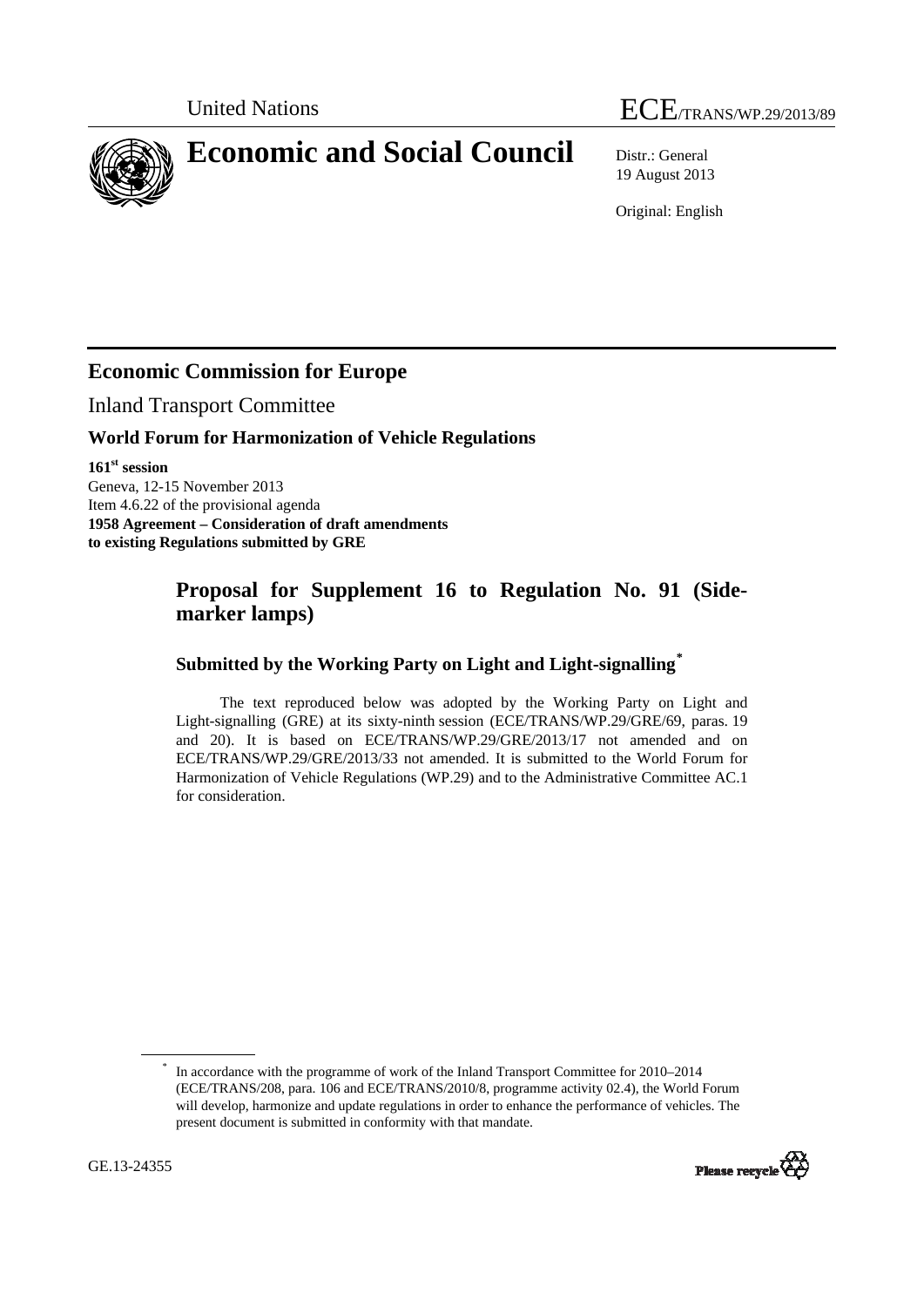*Insert a new paragraph 3.2.4.*, to read:

"3.2.4. In the case of a non-replaceable filament lamp(s) or light source module(s) equipped with non-replaceable filament lamp(s), the documents according to paragraph 6.5. of this Regulation."

*Insert a new paragraph 6.5.*, to read:

"6.5. In the case of non-replaceable filament lamp(s) or light source module(s) equipped with non-replaceable filament lamp(s), the applicant shall annex to the type approval documentation a report (by the light source manufacturer indicated in the type approval documentation), acceptable to the Type Approval Authority, that demonstrates compliance of these non-replaceable filament lamp(s) with the requirements as specified in paragraph 2.11. of IEC 60809, Edition 3."

*Paragraph 11.1*., amend to read:

"11.1. Any side-marker lamp shall be so manufactured as to conform to the type approved under this Regulation.

> The compliance with the requirements set forth in paragraphs 7. and 8. above shall be verified as follows:"

*Paragraph 11.2. (former)*, renumber as paragraph 11.1.1.

*Paragraph 11.3. (former)*, renumber as paragraph 11.1.2.

*Paragraph 11.4. (former)*, renumber as paragraph 11.2.

*Insert a new paragraph 11.3,* to read:

"11.3. In the case of non-replaceable filament lamp(s) or light source module(s) equipped with non-replaceable filament lamps, a report (by the light source manufacturer indicated in the type approval documentation) shall demonstrate compliance of these non-replaceable filament lamp(s) with lifetime requirements and, in the case of colour coated filament lamps, also with colour endurance requirements, as specified in paragraph 2.11. of IEC 60809, Edition 3."

*Annex 5, insert new paragraphs 1.4. to 1.4.2.*, to read:

- "1.4. In the case of non-replaceable filament lamp(s) or light source module(s) equipped with non-replaceable filament lamps, at any conformity of production check:
- 1.4.1. The holder of the approval mark shall demonstrate the use in normal production and show the identification of the non-replaceable filament lamp(s) as indicated in the type approval documentation;
- 1.4.2. In the case where doubt exists in respect to compliance of the non-replaceable filament lamp(s) with lifetime requirements and/or, in the case of colour coated filament lamps, with colour endurance requirements, as specified in paragraph 2.11. of IEC 60809, Edition 3, conformity shall be checked (by the light source manufacturer indicated in the type approval documentation) as specified in paragraph 2.11. of IEC 60809, Edition 3."

*Annex 6, paragraphs 2. to 5.,* amend to read:

"2. First sampling

In the first sampling four lamps are selected at random. The first sample of two is marked A, the second sample of two is marked B.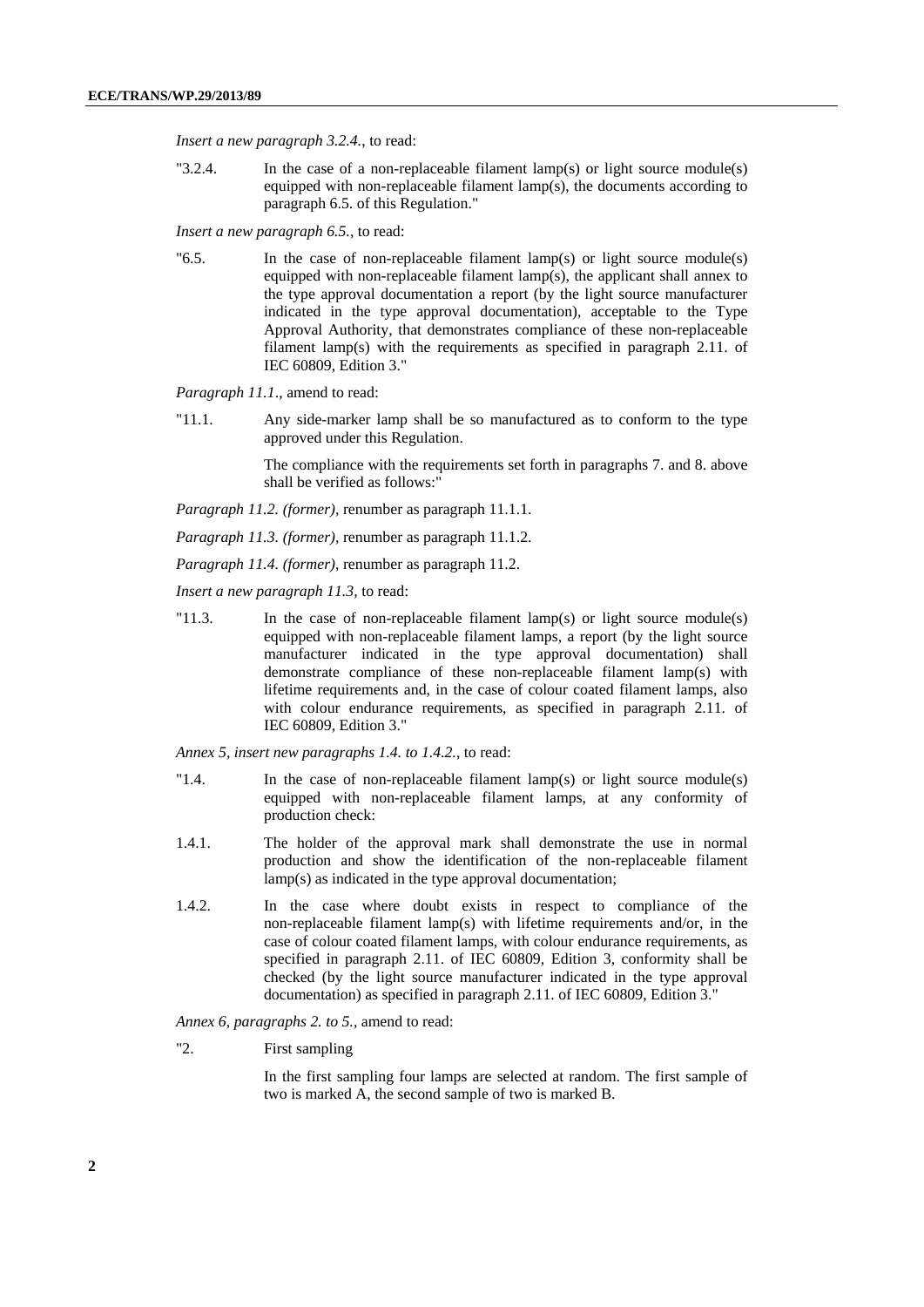2.1. The conformity of mass-produced lamps shall not be contested if the deviation of any specimen of samples A and B (all four lamps) is not more than 20 per cent.

> In the case, that the deviation of both lamps of sample A is not more than 0 per cent the measurement can be closed.

2.2. The conformity of mass-produced lamps shall be contested if the deviation of at least one specimen of samples A or B is more than 20 per cent.

> The manufacturer shall be requested to bring his production in line with the requirements (alignment) and a repeated sampling according to paragraph 3. below shall be carried out within two months' time after the notification. The samples A and B shall be retained by the Technical Service until the entire Conformity of Production process is finished.

3. First repeated sampling

A sample of four lamps is selected at random from stock manufactured after alignment.

The first sample of two is marked C, the second sample of two is marked D.

3.1. The conformity of mass-produced lamps shall not be contested if the deviation of any specimen of samples C and D (all four lamps) is not more than 20 per cent.

> In the case, that the deviation of both lamps of sample C is not more than 0 per cent the measurement can be closed.

- 3.2. The conformity of mass-produced lamps shall be contested if the deviation of at least:
- 3.2.1. One specimen of samples C or D is more than 20 per cent but the deviation of all specimen of these samples is not more than 30 per cent.

The manufacturer shall be requested again to bring his production in line with the requirements (alignment).

A second repeated sampling according to paragraph 4. below shall be carried out within two months' time after the notification. The samples C and D shall be retained by the Technical Service until the entire Conformity of Production process is finished.

3.2.2. One specimen of samples C and D is more than 30 per cent.

In this case the approval shall be withdrawn and paragraph 5. below shall be applied.

4. Second repeated sampling

A sample of four lamps is selected at random from stock manufactured after alignment.

The first sample of two is marked E, the second sample of two is marked F.

4.1. The conformity of mass-produced lamps shall not be contested if the deviation of any specimen of samples E and F (all four lamps) is not more than 20 per cent.

> In the case, that the deviation of both lamps of sample E is not more than 0 per cent, the measurement can be closed.

4.2. The conformity of mass-produced lamps shall be contested if the deviation of at least one specimen of samples E or F is more than 20 per cent.